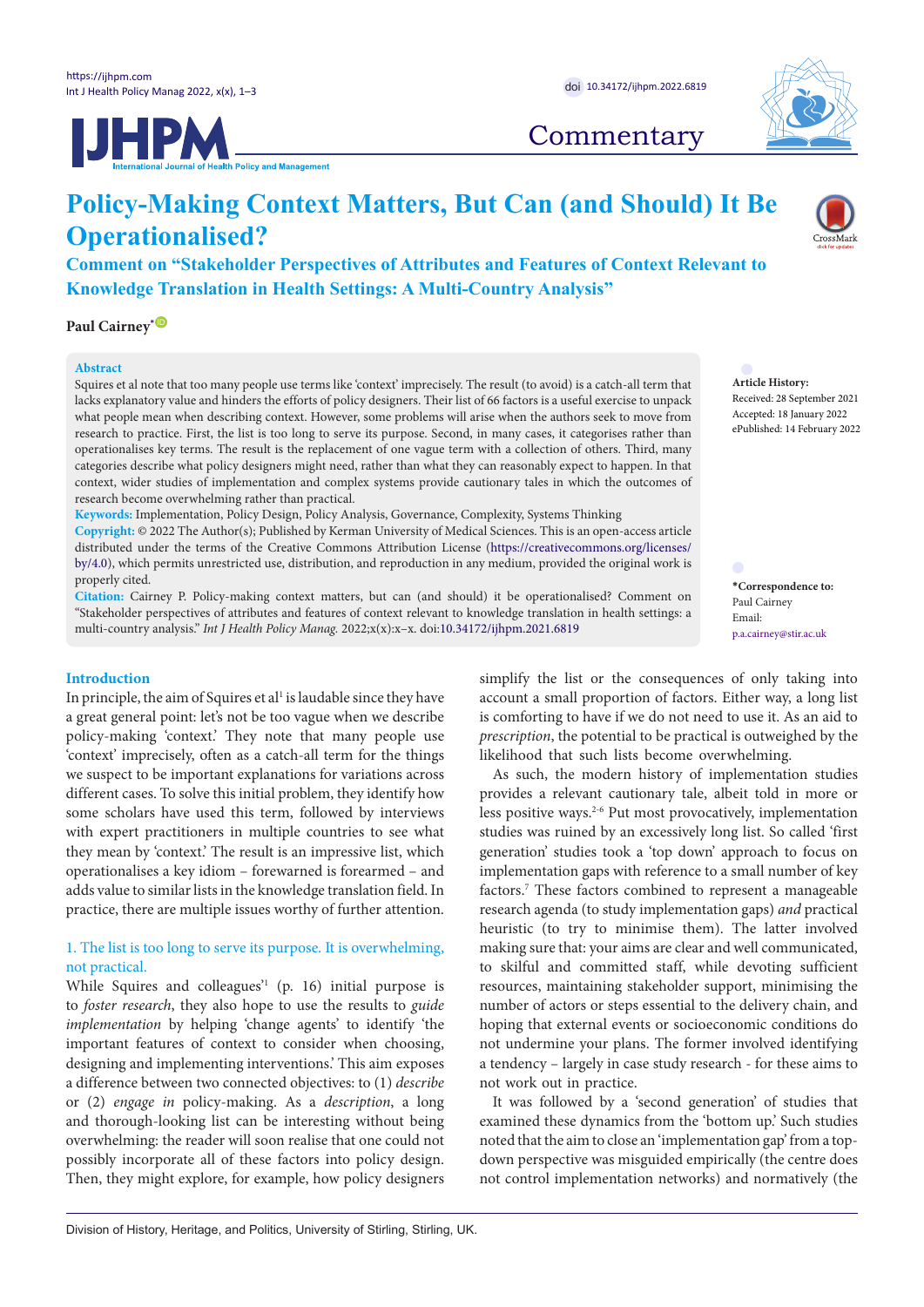'gap' may be a legitimate deviation from central government  $aims).$ <sup>8,9</sup>

Then came the '3rd generation' of implementation scholars who sought to move beyond case studies to foster large-n studies. This task required them to turn (1) a huge shopping list of the factors that might be crucial to implementation, into (2) a shortlist that was parsimonious enough to produce a manageable research agenda. The *aim* may have been to quantify the combined impact of key factors, but the *result* was limited interest in the call for a third generation.

Overall, what began as a simple and practical heuristic became an overwhelming list of variables. It seemed to prompt many scholars to move onto other concepts (with great potential to reinvent the wheel). Further, those who remained seemed to offer more rigour and more studies but less to say to (a diverse group of) practitioners (p. 310).4

In that context, Squires and colleagues' aim is laudable, but we should beware the unintended consequences of their attempt to solve the problem, and the possibility of creating a bigger one. This problem may be compounded by seeking new data from practitioners without first learning from previous approaches to comparable issues, including not only implementation studies but also studies of policy analysis and design.10

## 2. The list categorises, rather than operationalises, key factors. It cannot show what emerges when they interact.

Implementation studies sought to operationalise key variables to help quantify the extent to which each explained implementation issues. It struggled to manage so many variables and, crucially, was not able to establish how they interacted to produce emergent outcomes in complex systems.

In comparison, Squires and colleagues' study *categorises*  many factors, including culture, geography, governance, political climate, and leadership. Each of these concepts comes with its own literature which describes its ambiguous and multi-faceted nature. If so, much like the sorcerer's apprentice, we may be in danger of replacing one big vague term – context – with many smaller ones.

For example, 'governance' can be associated with a normative stance: the requirement for 'good' governance. This term is highly contested, such as when 'new public management' ideas based on private sector methods face some challenge from 'new public governance' ideas based on concepts such as collaborative governance and public value.11-13 Or, governance is a shorthand term to make an empirical and conceptual point, to describe the inadequacy of the word 'government' to describe policy-making. It is little more than a catch-all term to introduce a wide range of empirical studies in different ways.<sup>14</sup>

Further, perhaps the most important category of all is 'System complexity,' accompanied by the quotation 'I think a key challenge is related to the complexity or the under-estimation of the complexity of the system involved. … if you've done any work in a complex system, when you shift something in one place, something moves elsewhere that was unexpected' (p. 9).1 It not only adds to the list of concepts that need to be unpacked to be useful, but also exposes a major division

in attitudes to policy-making context. One use of 'systems thinking' for policy design is to seek the ability to use policy levers to produce a disproportionate impact: 'if we engage in systems thinking effectively, we can understand systems well enough to control, manage, or influence them' (p. 130).<sup>10</sup> An alternative focus in policy studies is to describe the policy outcomes that 'emerge' from complex policy-making systems in the absence of central control: "we need to acknowledge these limitations properly, to accept our limitations, and avoid the mechanistic language of 'policy levers" (p. 130).<sup>10</sup>

## 3. The list identifies functional requirements alongside sources of variation.

This distinction between types of systems thinking introduces a wider point about many of Squires and colleagues' categories: many describe their *functional requirements* rather than actual policy-making dynamics. In the list of 'context features,' we find the requirement to: design a wellfunctioning organisational structure and networks where many actors interact, build trust through beneficial social interaction, secure organisational readiness for change, find effective local champions, secure buy-in from partners, and have sufficient capacity to deliver (including enough people well trained in implementation or 'translation science'). There is a big difference between listing requirements and securing them in practice. As in the study of policy analysis and design, these factors may be more useful to help explain gaps between expectation and outcomes.

## **Conclusion**

The authors have produced a very useful intellectual exercise, prompting scholars and respondents to be careful when using 'context' too loosely. This is a welcome service to the profession, which could be extended by comparing responses across different countries and political systems. However, it is not yet clear how these categories would help 'change agents' engage more effectively during policy implementation.

#### **Ethical issues**

Not applicable.

#### **Competing interests**

Author declares that he has no competing interests.

#### **Author's contribution**

PC is the single author of the paper.

#### **References**

- Squires JE, Hutchinson AM, Coughlin M, et al. Stakeholder perspectives of attributes and features of context relevant to knowledge translation in health settings: a multi-country analysis. *Int J Health Policy Manag*. 2021. doi[:10.34172/ijhpm.2021.32](https://doi.org/10.34172/ijhpm.2021.32)
- 2. Smith KB, Larimer CW. *The Public Policy Theory Primer*. Boulder, CO: Westview Press; 2009:170-172.
- 3. O'Toole LJ Jr. Research on policy implementation: assessment and prospects. *J Public Adm Res Theory*. 2000;10(2):263-288. doi:[10.1093/](https://doi.org/10.1093/oxfordjournals.jpart.a024270) [oxfordjournals.jpart.a024270](https://doi.org/10.1093/oxfordjournals.jpart.a024270)
- 4. O'Toole LJ Jr. The theory–practice issue in policy implementation research. *Public Adm*. 2004;82(2):309-329. doi[:10.1111/j.0033-3298.2004.00396.x](https://doi.org/10.1111/j.0033-3298.2004.00396.x)
- 5. Nilsen P, Ståhl C, Roback K, Cairney P. Never the twain shall meet?- -a comparison of implementation science and policy implementation research. *Implement Sci*. 2013;8:63. doi[:10.1186/1748-5908-8-63](https://doi.org/10.1186/1748-5908-8-63)
- 6. Cairney P. *Understanding Public Policy: Theories and Issues*. 2nd ed.